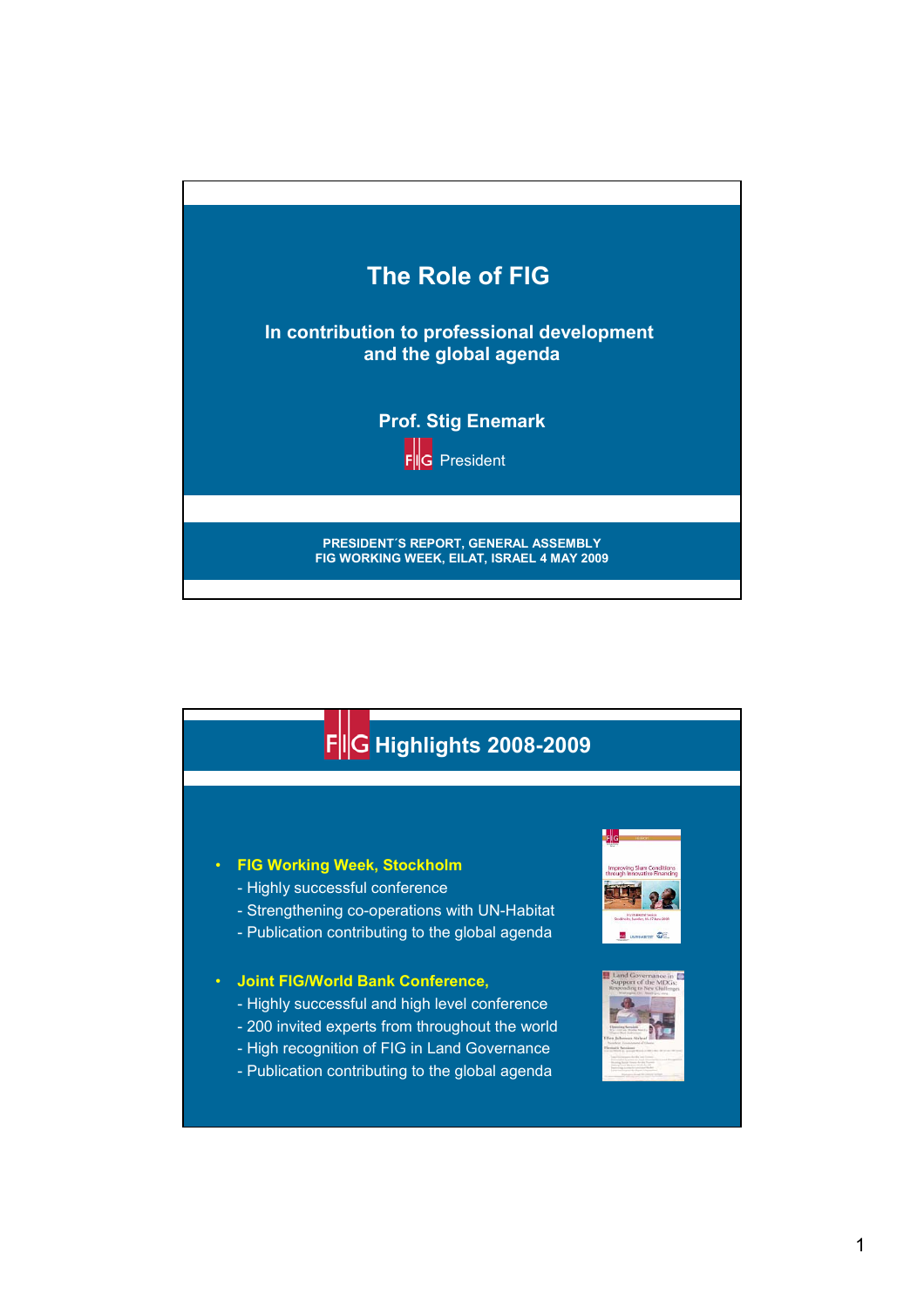

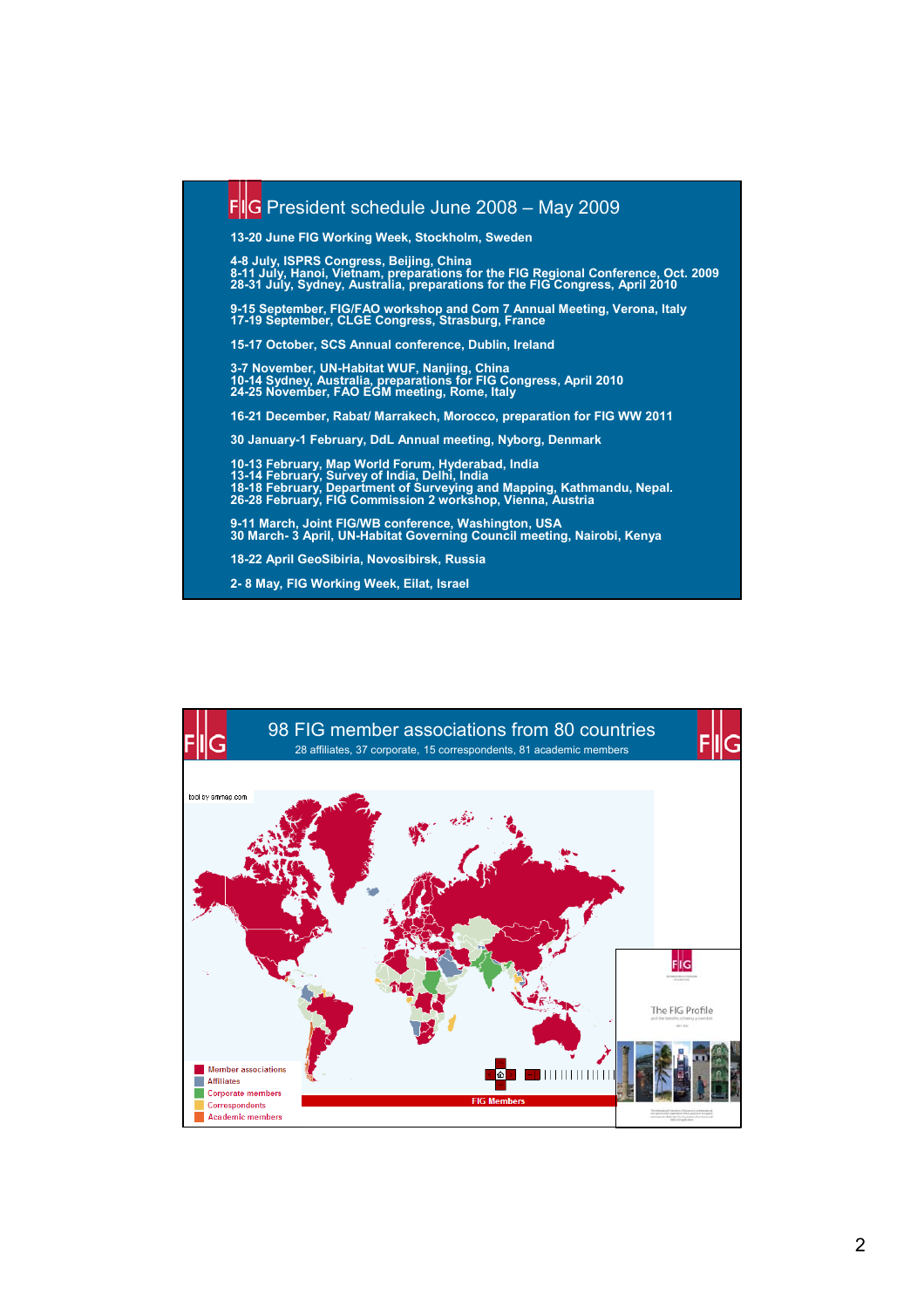

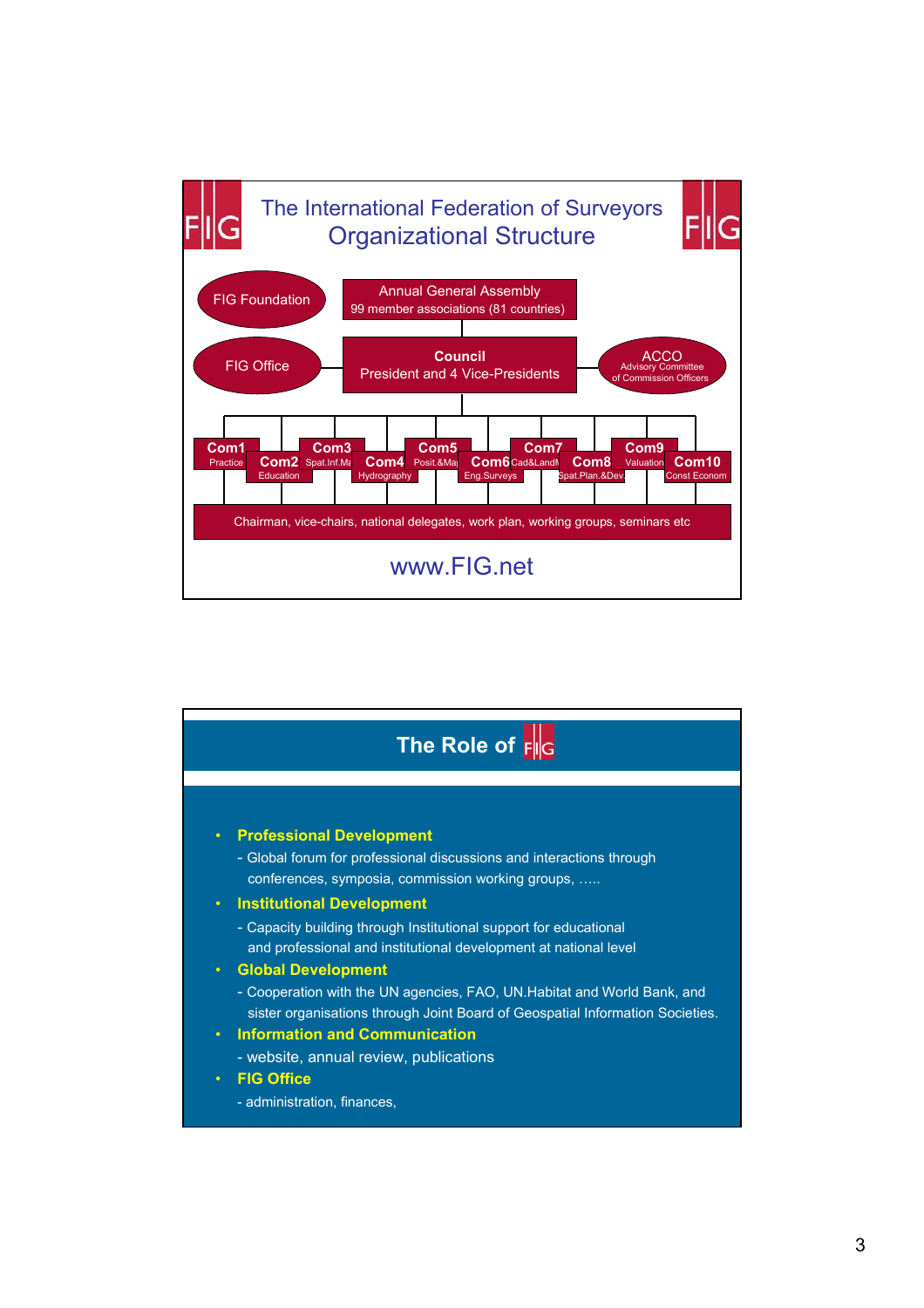## **Professional Development**

#### **Annual working weeks** Hong Kong 2007 Stockholm 2008 Eilat 2009

**Biennial regional Conferences** Costa Rica 2007 Hanoi 2009

**FIG Congress every four years** Sydney 2010

**Commission work plans**  10 technical commissions Interaction with national delegates

**Commission working groups** Interaction with national delegates

**Commission workshops and seminars** Especially Com 2, 3 , 6, 7 and 9 has been very active in this regard



# **Institutional Development**

### **Member support**

FIG provide institutional support to help members to help building educational programs and their institutional basis And to help national agencies to build systems in surveying, mapping and land management

Latin America (regional institution) Africa, (Francophone countries); Task Force. Arab countries (Arab union of surveyors) Asia (Nepal, India, Central Asia)

#### **Task Forces**

Guidelines on Institutional and Organisational Development

Previously: Mutual recognition; Code of Ethics New: Spatial Enabled Society; Africa Task Force

**Networks Standards** 

Young Surveyors



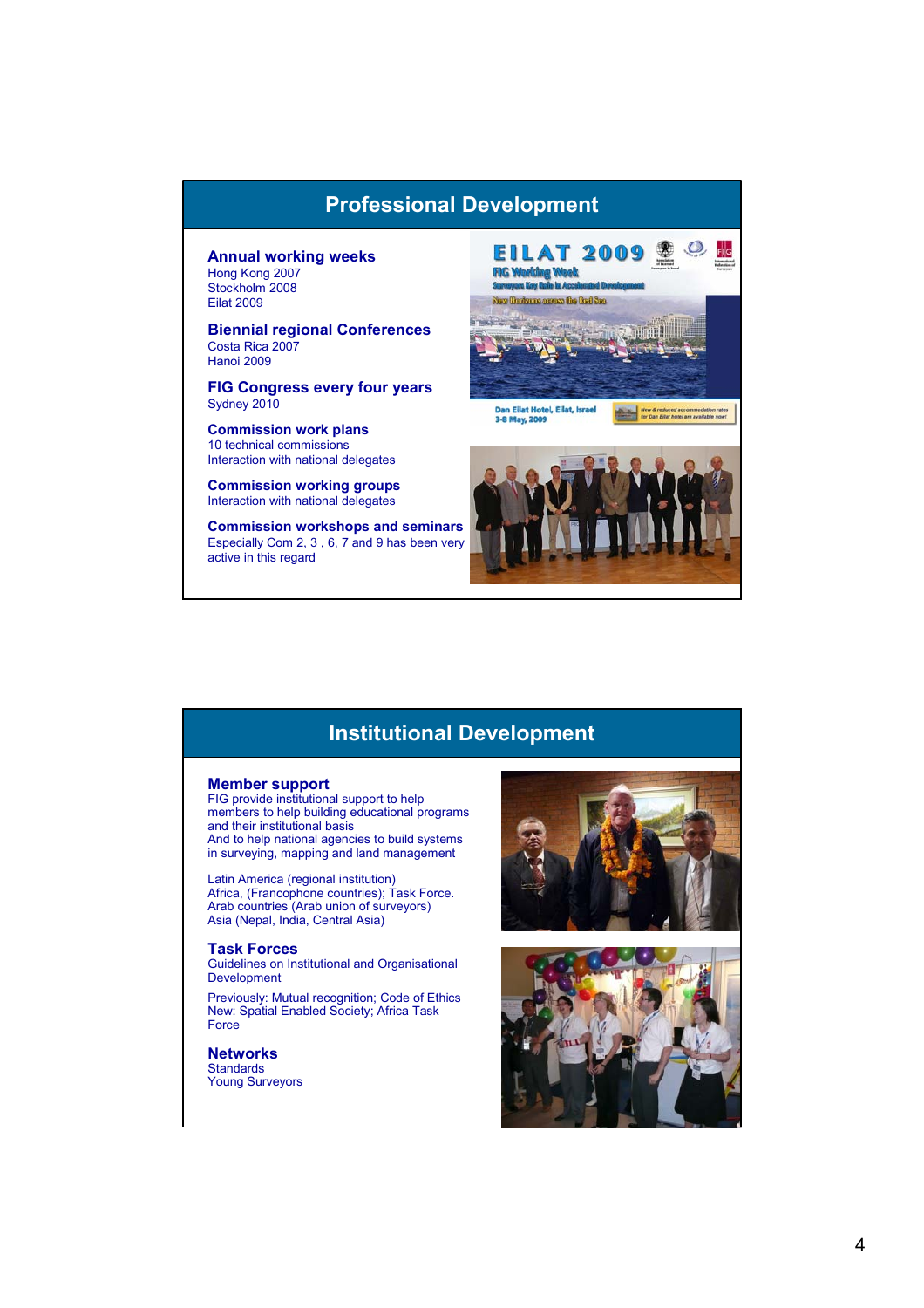

## **Global development Partnership with UN-Habitat Informal settlements Traditional cadastral systems do not provide for security of tenure in informal settlements. A more flexible system is needed for identifying the various kind of social tenure existing in informal settlements. Such systems must be based on a global standard and must be manageable by the local community itself:**  $F\parallel G$ **cooperates with UN-Habitat, ITC and the World Bank to develop the STDM model that is design as a basic tool for poverty alleviation.**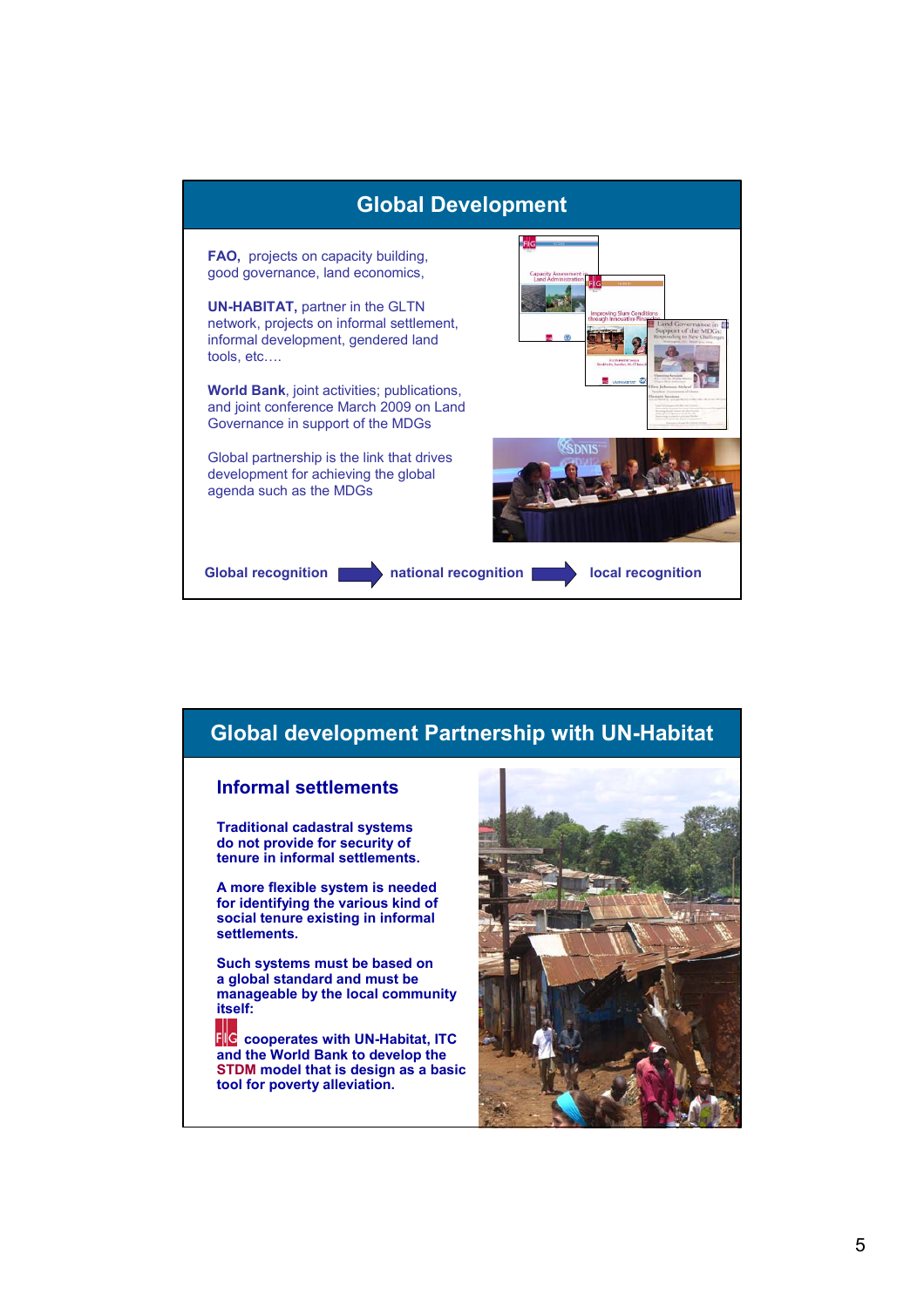# **Information and communication**

## **Web site**

The key means of communication in a global organisation. An actual, factual, interesting, informative, updated, complete, accessible, source of information and knowledge.

**Commission newsletters** Targeted information from the work of the individual commissions and their working

**President's letter** Biannual communication president to president

### **Annual review**

Annual overview of the FIG activities in an easy accessible presentation

## **Publications**

FIG publication series with four groups of policy statements, guides, reports, and FIG regulations.

**FIG profile**